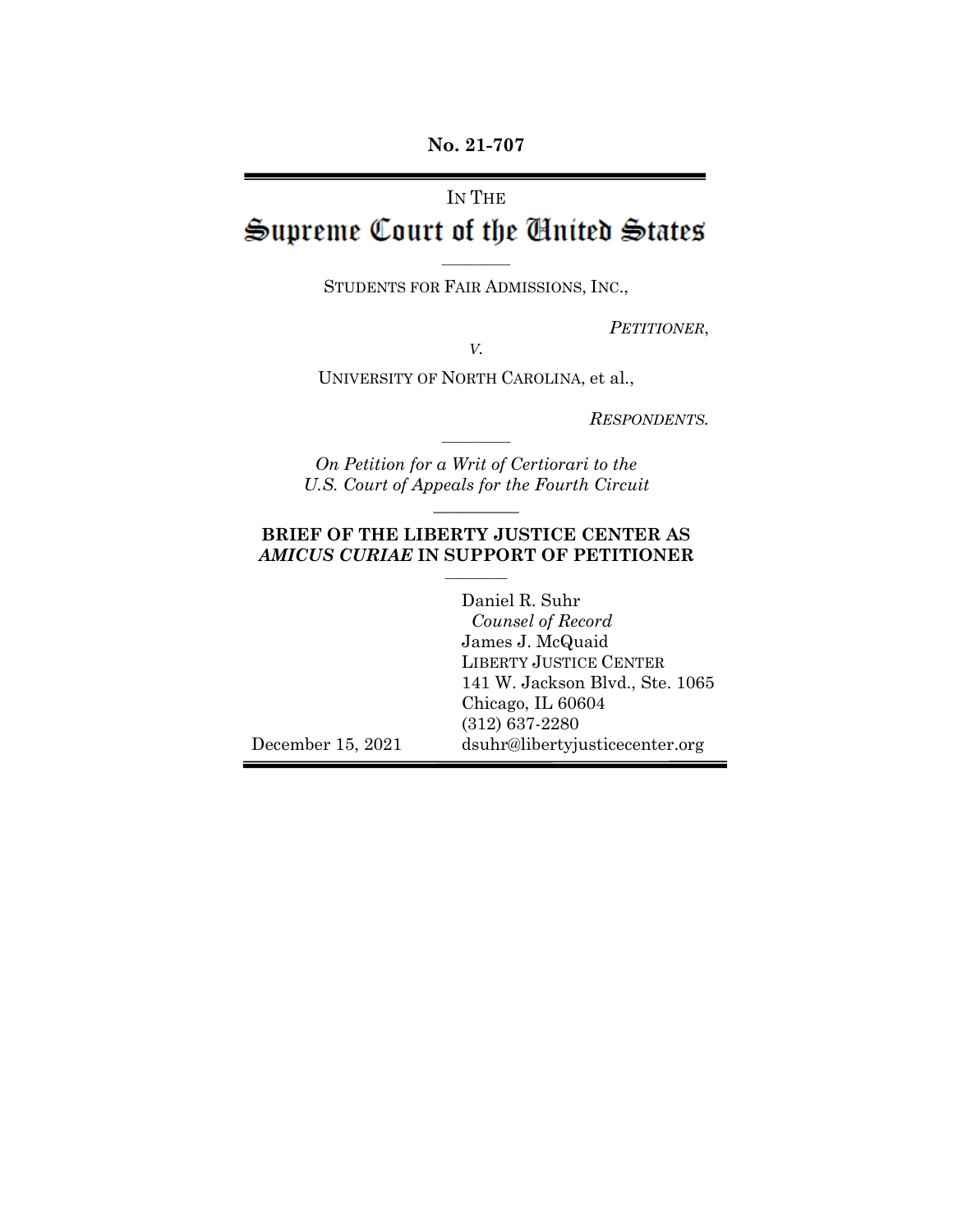# **TABLE OF CONTENTS**

|              | INTEREST OF THE AMICUS CURIAE  1                                                                                                  |
|--------------|-----------------------------------------------------------------------------------------------------------------------------------|
|              | SUMMARY OF ARGUMENT & INTRODUC-                                                                                                   |
|              |                                                                                                                                   |
| $\mathbf{L}$ | The affirmative action regime counte-<br>nanced in <i>Grutter</i> is discriminatory and<br>would be unconstitutional in any other |
| H.           | The diversity interest approved in Grut-<br><i>ter</i> is not found in <i>Grutter's</i> progeny 4                                 |
|              | A. White students are also beneficiaries                                                                                          |
|              | B. Excluding or minimizing the pres-<br>ence of Asians and Asian-Americans<br>does not further the goal of diversity              |
|              |                                                                                                                                   |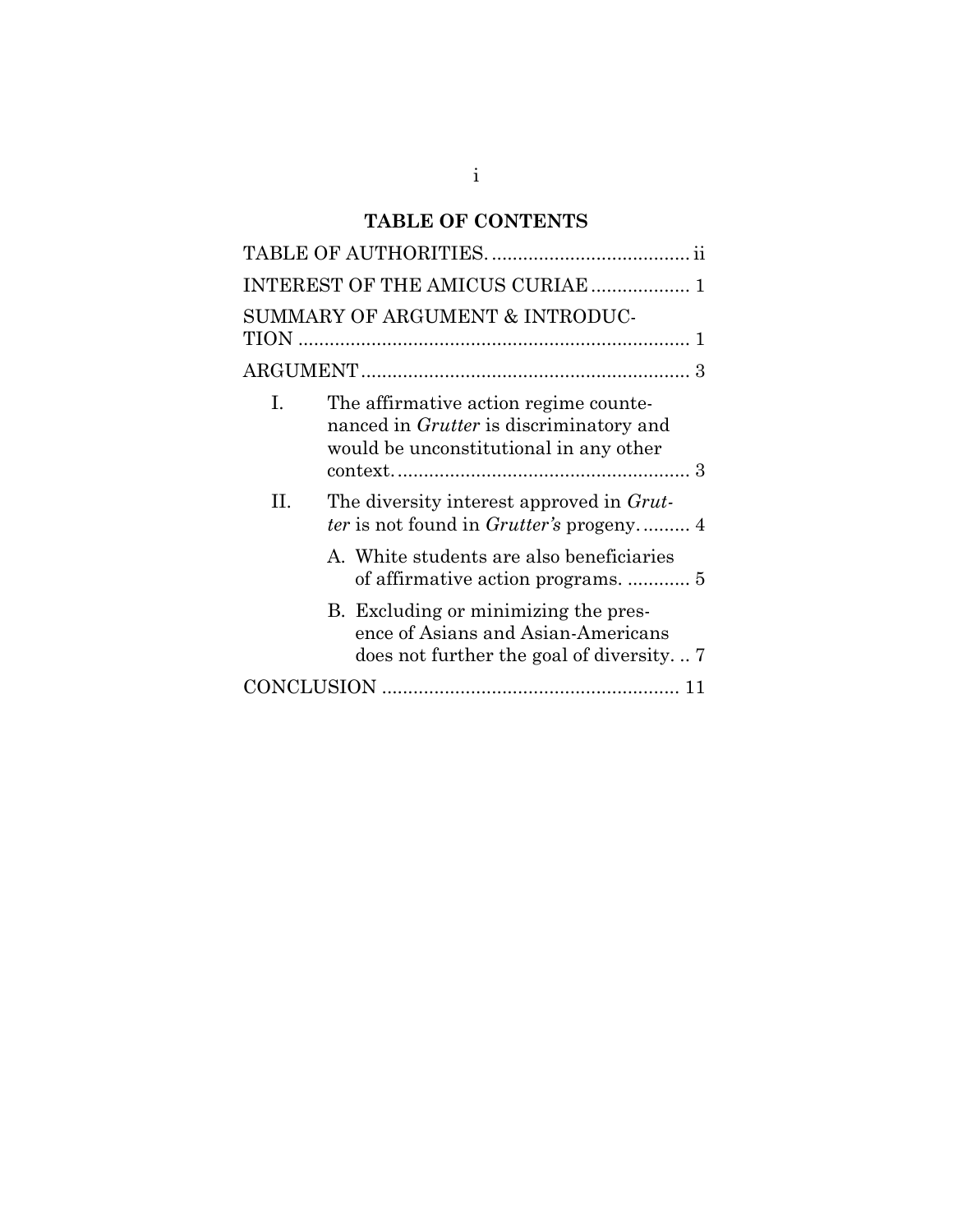# **TABLE OF AUTHORITIES**

| Brown v. Board of Educ.,                |  |
|-----------------------------------------|--|
| Grutter v. Bollinger,                   |  |
| McDonald v. Santa Fe Trail Transp. Co., |  |
| Regents of Univ. of Cal. v. Bakke,      |  |
| Shelley v. Kraemer,                     |  |
| Strauder v. West Virginia,              |  |

# **Other Authorities**

| Abby Budiman and Neil G. Ruiz, Key Facts                                            |
|-------------------------------------------------------------------------------------|
| About Asian-Americans, a Diverse and Grow-                                          |
| <i>ing Population</i> , PEW RESEARCH (Apr. 29,                                      |
|                                                                                     |
| Asian Americans Then and Now, Asia Society 8, 10                                    |
| Benjamin Chang, Asian Americans and Educa-<br>tion, OXFORD RESEARCH ENCYCLOPEDIA OF |
|                                                                                     |
| Data Shows Seniors Had Highest Grades Last                                          |
| Summer, LOYOLA PHOENIX (Mar. 19, 2013)  6                                           |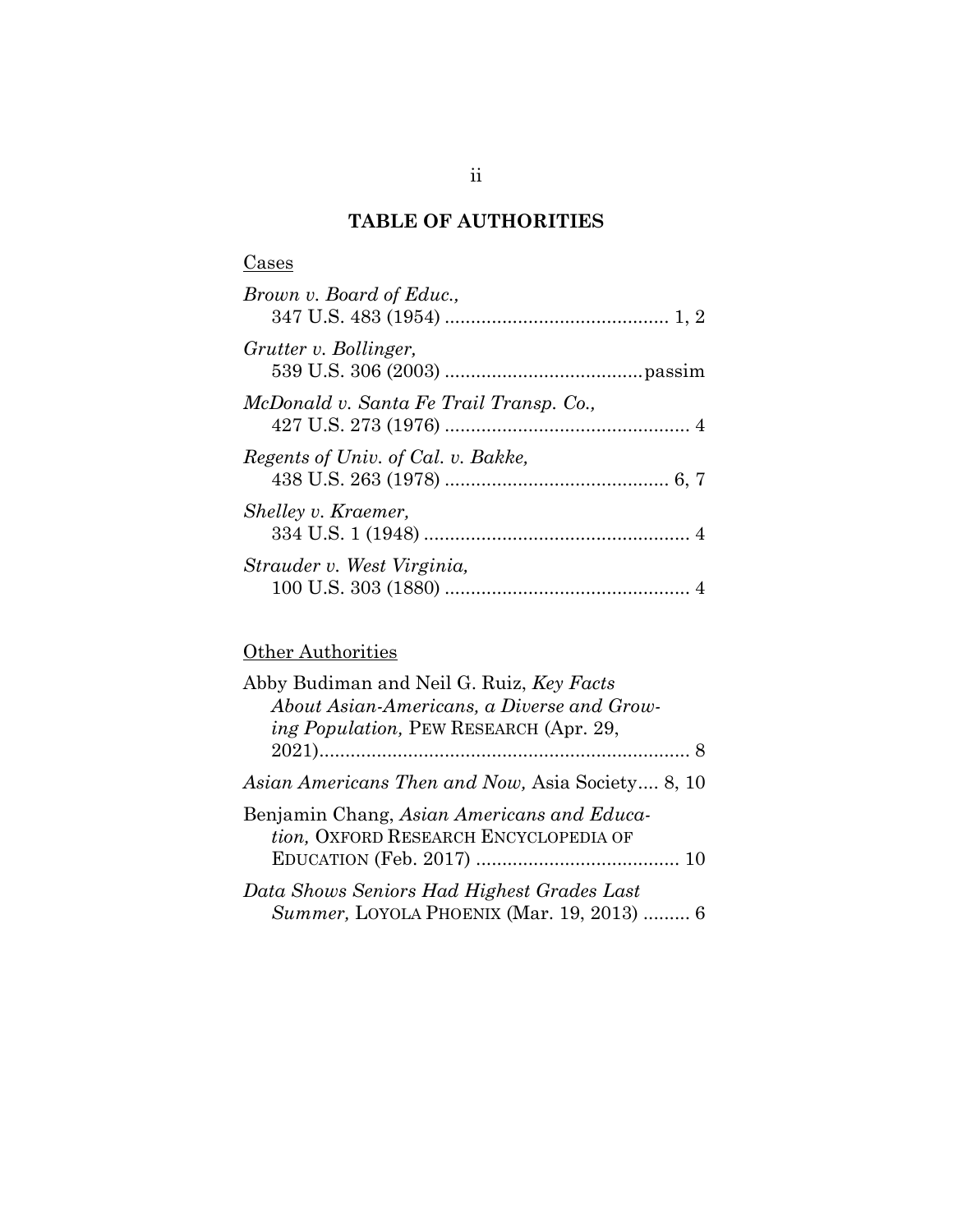| Dedrick Asante-Muhammad and Sally Sim, Ra-<br>cial Wealth Snapshot: Asian Americans and<br>the Racial Wealth Divide, NATIONAL COMMU-<br>NITY REINVESTMENT COALITION (May 14,   |
|--------------------------------------------------------------------------------------------------------------------------------------------------------------------------------|
| Grade Inflation at American Colleges and Uni-                                                                                                                                  |
| Kimberle W. Crenshaw, Framing Affirmative<br>Action, 105 MICH. L. REV. FIRST IMPRESSIONS                                                                                       |
| Li Zhou, The Inadequacy of the Term "Asian<br>American," VOX (May 5, 2021, 10:10 AM) 9                                                                                         |
| Martin Schiere, et al., Understanding the Social<br>Cultural Differences Between China, Japan<br>and South Korea for Better Communication,                                     |
| Matthew Q. Clarida and Nicholas P. Fandos,<br>Substantiating Fears of Grade Inflation,<br>Dean Says Median Grade at Harvard College<br>is A-, Most Common Grade is A, THE HAR- |
| Michael G. Peletz, <i>Diversity and Unity</i> , ASIA SO-                                                                                                                       |
| Rebecca Prinster, Feds Clear Princeton of Dis-<br>criminating Against Asian American Stu-<br>dents, INSIGHT INTO DIVERSITY (Sept. 28,                                          |
| Sally Kohn, Affirmative Action has Helped<br>White Women More than Anyone, TIME (June                                                                                          |

iii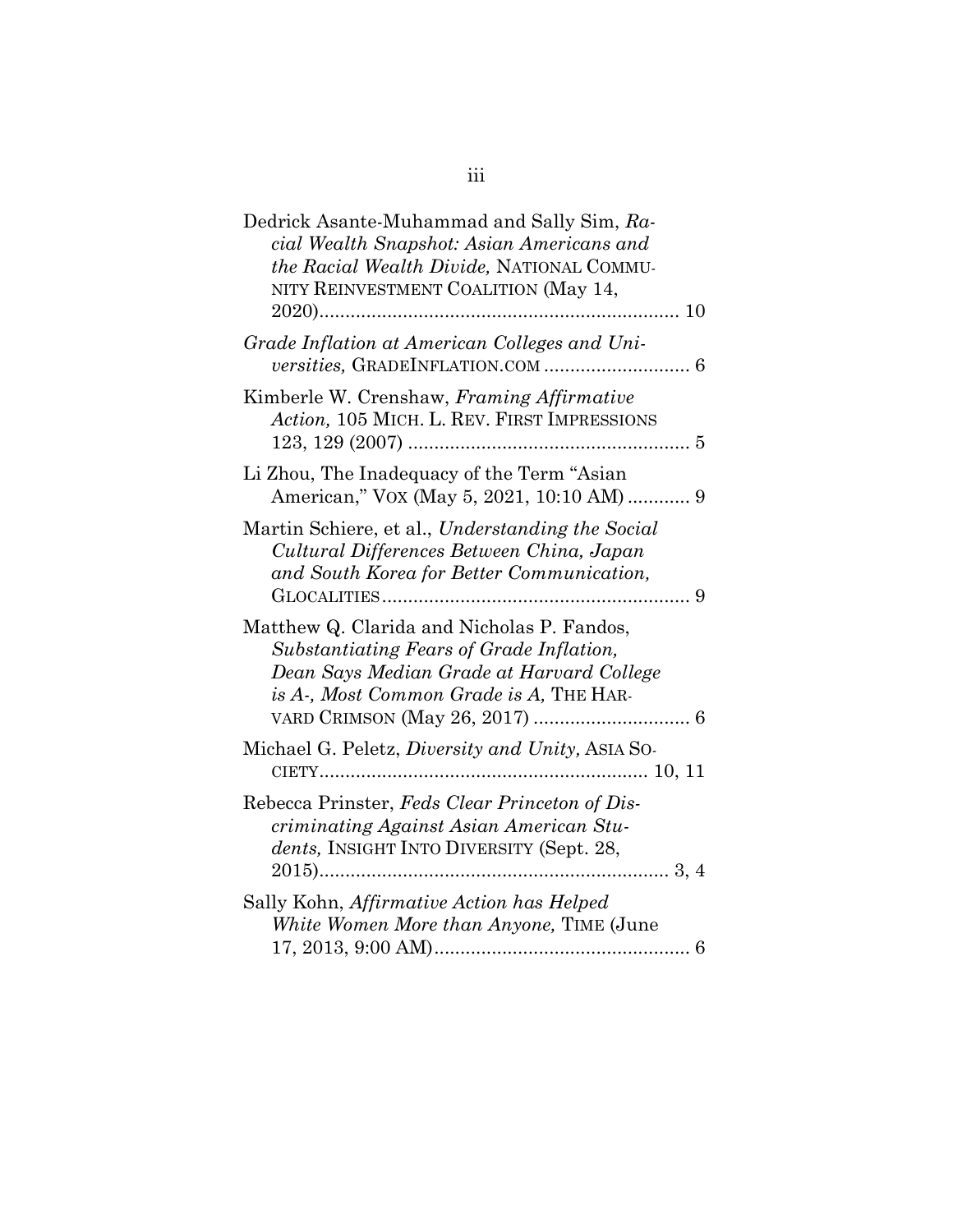| Thomas J. Espenshade, et al., NO LONGER SEPA-<br>RATE, NOT YET EQUAL: RACE AND CLASS IN                                                       |  |
|-----------------------------------------------------------------------------------------------------------------------------------------------|--|
| ELITE COLLEGE ADMISSION AND CAMPUS LIFE                                                                                                       |  |
| U.S. Cambodian Population Living in Poverty,<br>PEW RESEARCH CENTER (Sept. 8, 2017)  9, 10                                                    |  |
| Valerie Strauss, Why Grade Inflation (Even at<br><i>Harvard)</i> is a Big Problem, WASH. POST (Dec.                                           |  |
| Victoria M. Massie, White Women Benefit Most<br>from Affirmative Action – And Are Among Its<br><i>Fiercest Opponents, VOX (June 23, 2016,</i> |  |
|                                                                                                                                               |  |

iv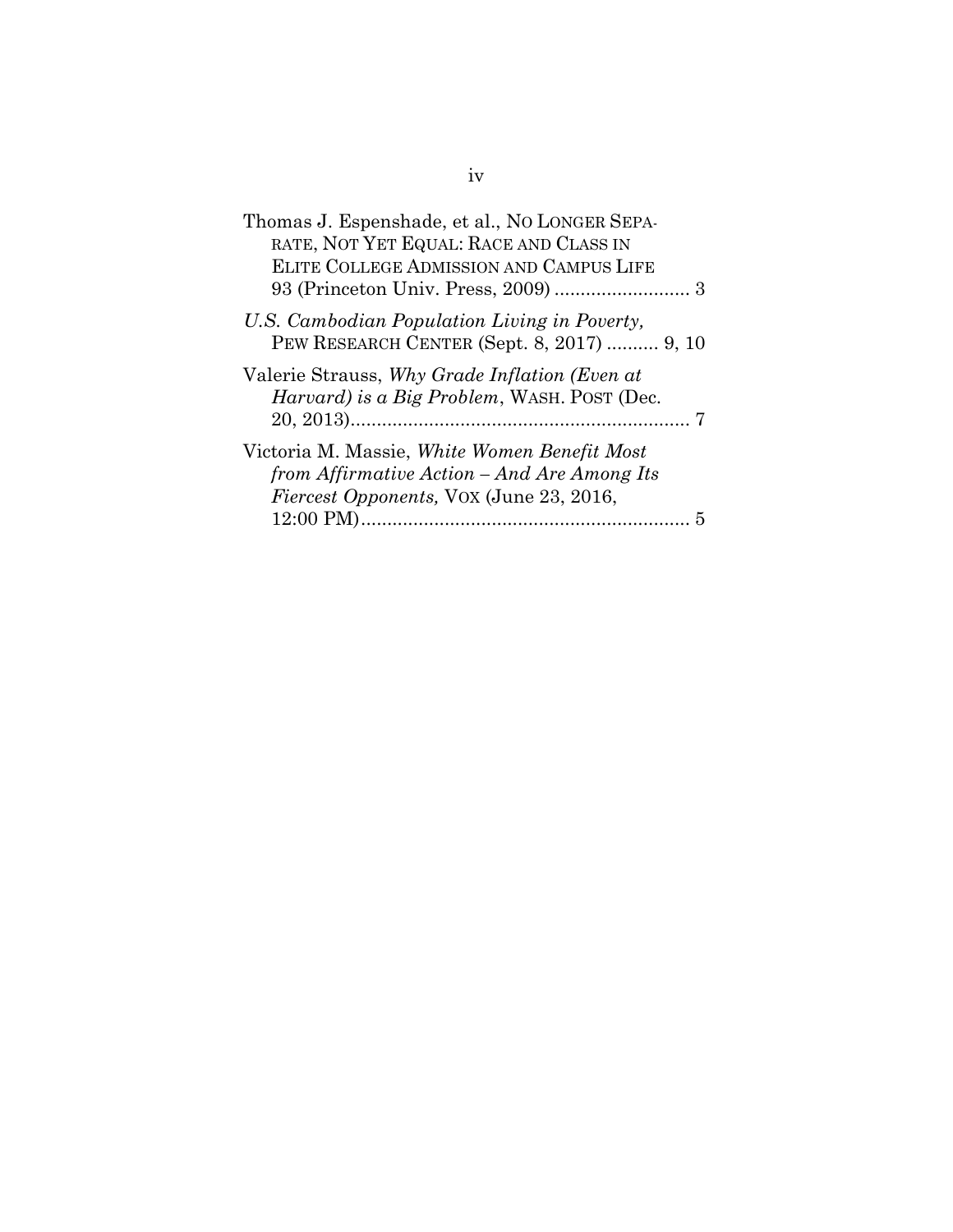#### **INTEREST OF THE AMICUS CURIAE<sup>1</sup>**

The Liberty Justice Center is a nonprofit, nonpartisan, public-interest litigation firm that seeks to protect economic liberty, private property rights, free speech, and other fundamental rights. The Liberty Justice Center pursues its goals through strategic, precedent-setting litigation to revitalize constitutional restraints on government power and protections for individual rights.

The Liberty Justice Center believes that every American has a right to fair and equal treatment regardless of race, whether in education or other sectors of society. *See, e.g., Joyner v. Vilsack*, 1:21-cv-01089 (W.D. Tenn.) (challenging USDA program); *Clark v. State Public Charter School Authority*, 2:20-cv-02324-APG-VCF (D. Nev.) (challenging critical race theory in public education); *Menders v. Loudoun Cty. School Bd.*, 1:21-cv-00669-AJT-TCB (E.D. Va.) (similar).

#### **SUMMARY OF ARGUMENT & INTRODUCTION**

Discriminating between people on the basis of race should be illegal in America. "To separate [students] from others of similar age and qualifications solely because of their race generates a feeling of inferiority as to their status in the community that may affect their

<sup>1</sup> Rule 37 statement: No counsel for any party authored any part of this brief, and no person or entity other than Amicus funded its preparation or submission. Counsel for both Petitioner and Respondents received notice more than 10 days before its filing that Amicus intended to file this brief, and both consented to its filing.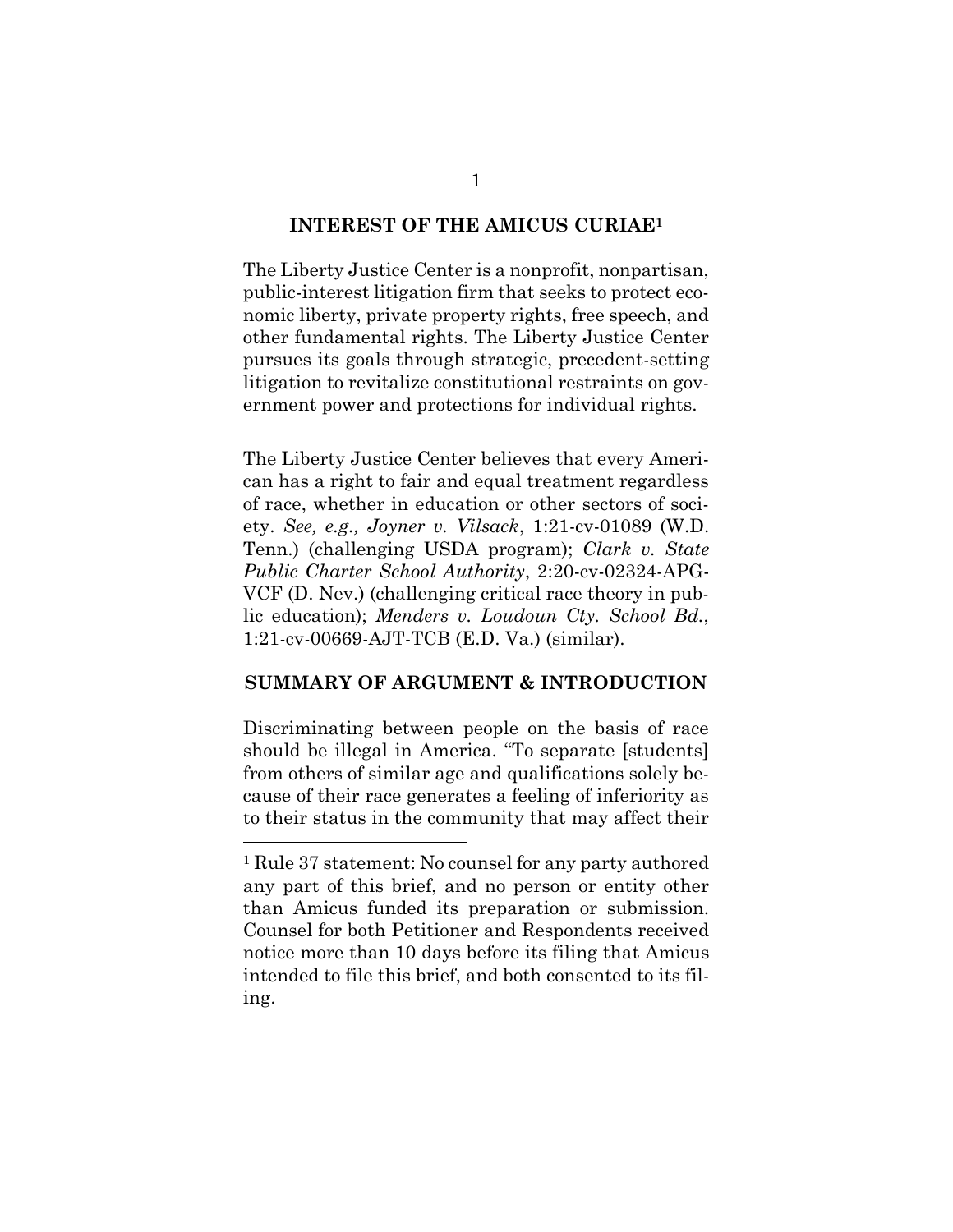hearts and minds in a way unlikely ever to be undone." *Brown v. Board of Educ.,* 347 U.S. 483, 494 (1954).

Yet this is exactly what the University of North Carolina ("the University") has done. It has done this under the auspices of this Court's decision in *Grutter v. Bollinger,* 539 U.S. 306 (2003), which held that institutions of higher education ("universities") have a compelling interest in a diverse student body, which justifies race-based discrimination in their admissions programs. 539 U.S. at 328. In the years since that decision, it has become clear that affirmative action impermissibly discriminates against some college applicants (usually Asian-American applicants), and has not resulted in more racially equal outcomes.

The University has justified its racial discrimination as a means to achieve "the educational benefits of diversity" as permitted by *Grutter.* Petitioner's App. *("*App.") 58 (trial court findings of fact); *see also Grutter,* 539 U.S. at 328 (defendant law school also sought to obtain "the educational benefits that flow from a diverse student body"); *Id.* at 329-33 (universities have a compelling interest in securing such educational benefits). But subsequent research has demonstrated that affirmative action is an inefficient way of achieving student body diversity.

*Grutter* optimistically hoped that universities would "draw on the most promising aspects of . . . race-neutral alternatives as they develop." 539 U.S. at 342. But although the Court saw "no reason to exempt race-conscious admissions programs from the requirement that all governmental use of race must have a logical end point," *id.*, that end point is no more in sight today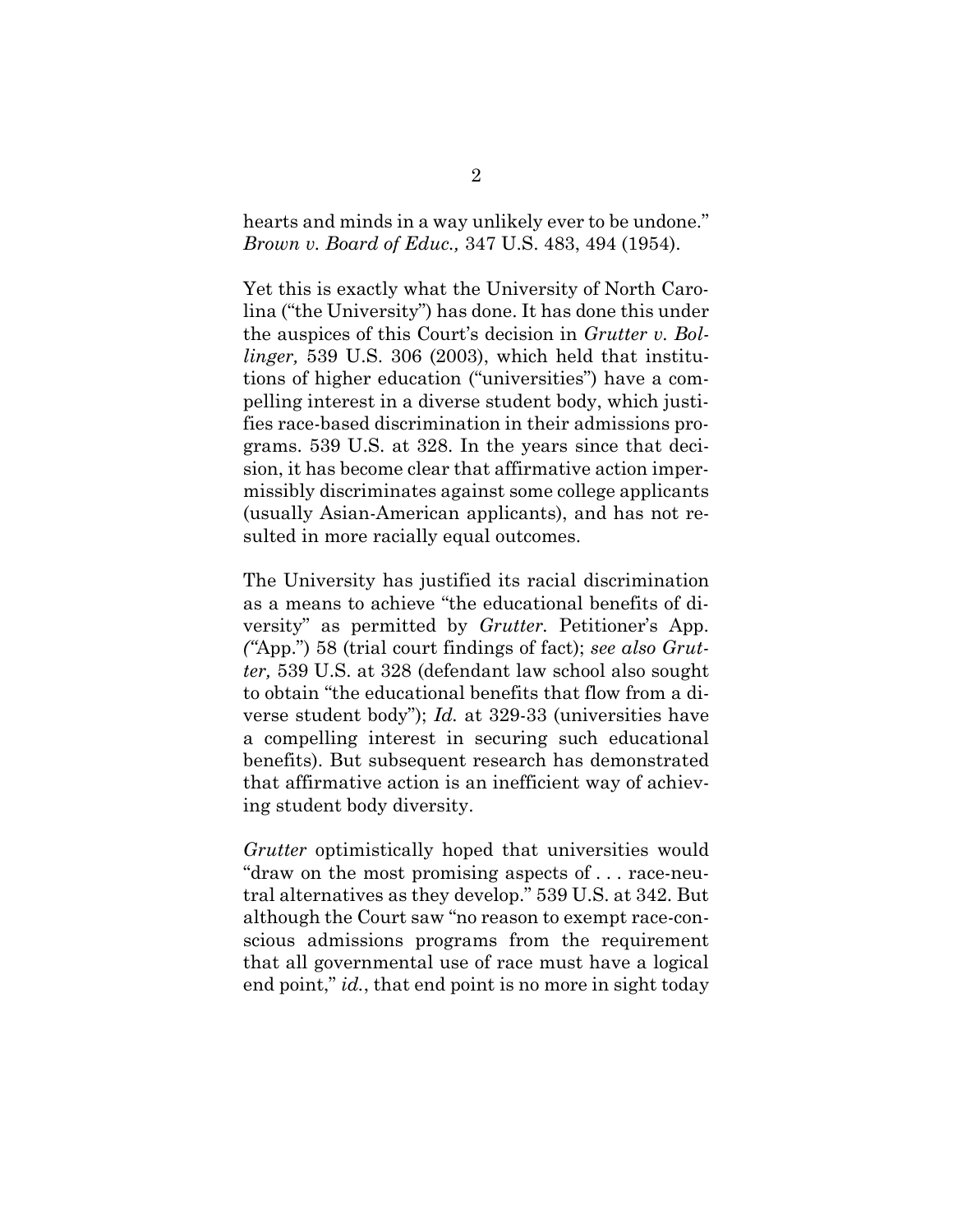than when *Grutter* was decided. This case, and its companion, *Students for Fair Admissions, Inc. v. President and Fellows of Harvard College,* No. 20-1199, present this Court with ideal vehicles to revisit its past decisions and correct its overly optimistic assumptions.

#### **ARGUMENT**

### **I. The affirmative action regime countenanced by** *Grutter* **is discriminatory and would be unconstitutional in any other context.**

It has long been clear that the "holistic" approach (539 U.S. at 337) authorized by *Grutter* still results in clear racial bias. *See* Thomas J. Espenshade, et al., NO LONGER SEPARATE, NOT YET EQUAL: RACE AND CLASS IN ELITE COLLEGE ADMISSION AND CAMPUS LIFE 93 (Princeton Univ. Press, 2009). A study looking at 1997 admission practices demonstrated that Black applicants received an "admission bonus" "equivalent to 310 SAT points." *Id.* Asian candidates, on the other hand, were penalized 140 SAT points compared to their white counterparts. *Id.* This would *appear* to run counter to *Grutter's* admonishment that, although universities may use race as a "plus" factor, an applicant cannot be evaluated "in a way that makes an applicant's race or ethnicity the defining feature of his or her application." 539 U.S. at 337. Therefore, one would think that in a post-*Grutter* setting, this practice would not be permissible. But when this data was cited in disputes about Princeton's admissions process between 2006 and 2011, Princeton successfully defended itself on the grounds that "the university's holistic review of applicants in pursuit of its compelling interest in diversity meets the standards set by the Supreme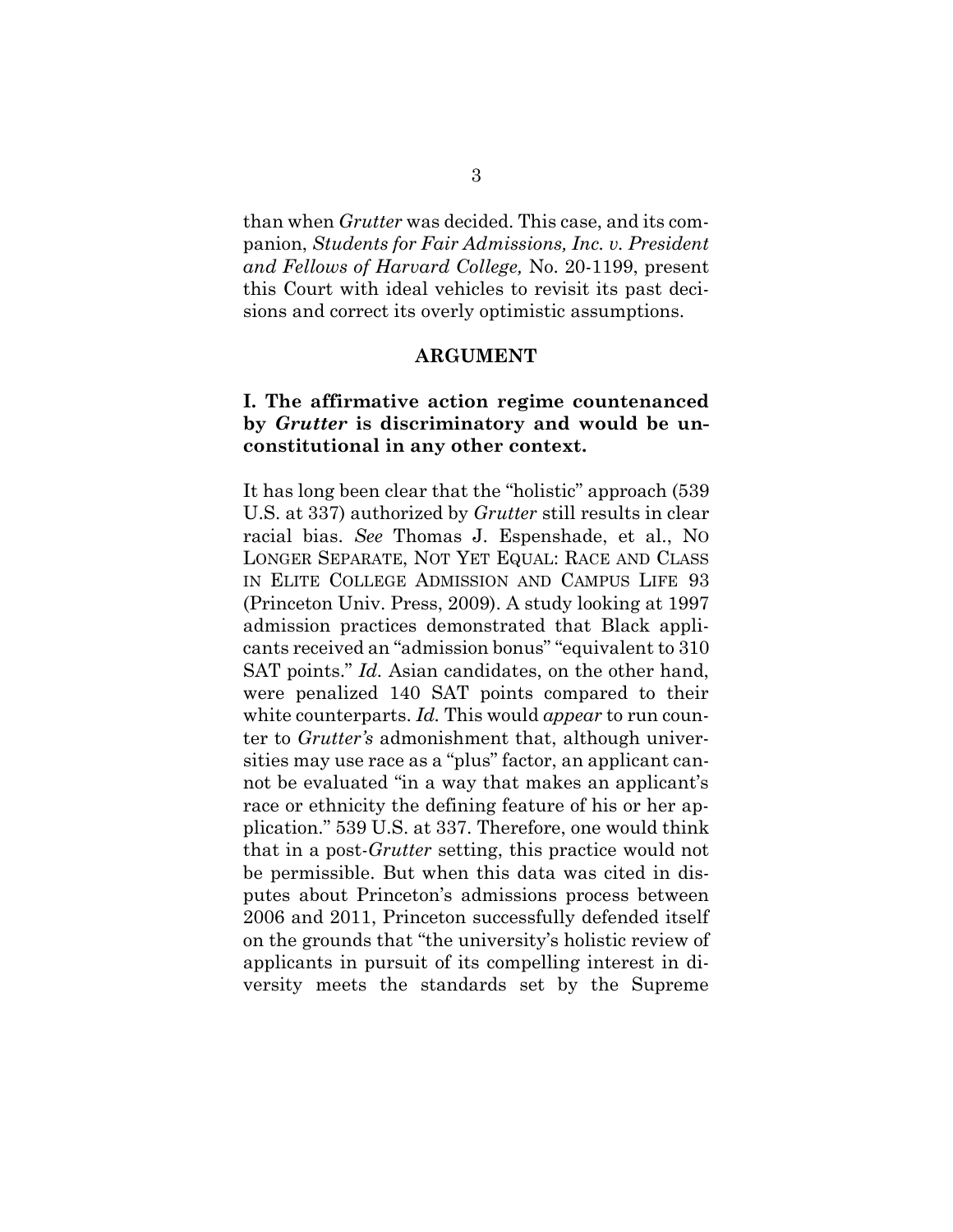Court." Rebecca Prinster, *Feds Clear Princeton of Discriminating Against Asian American Students,* IN-SIGHT INTO DIVERSITY (Sept. 28, 2015).<sup>2</sup> *Grutter*'s admonishment is therefore a paper tiger; universities may still openly discriminate on the basis of race.

No other institution is trusted with the use of racial classifications. *See Shelley v. Kraemer,* 334 U.S. 1 (1948) (race-based restrictive covenants violate the Equal Protection Clause); *McDonald v. Santa Fe Trail Transp. Co.,* 427 U.S. 273 (1976) (race-based discrimination in employment violates Title VII of the Civil Rights Act of 1964); *Strauder v. West Virginia,* 100 U.S. 303 (1880) (racial discrimination in jury selection offends the Equal Protection Clause). *Strauder* and its progeny are particularly noteworthy here because one could just as easily argue that juries, like universities, have an interest in diverse viewpoints. Yet racial discrimination in each of those circumstances is intolerable.

## **II. Discrimination is an inefficient means by which to obtain the diversity interest.**

The *Grutter* Court took "the Law School at its word that it would 'like nothing better than to find a raceneutral admissions formula and will terminate its race-conscious admissions program as soon as practicable.'" 539 U.S. at 343 (citation omitted). Such raceneutral alternatives do exist, *see* Brief of the Liberty

<sup>2</sup> https://www.insightintodiversity.com/feds-clearprinceton-of-discriminating-against-asian-americanstudents/.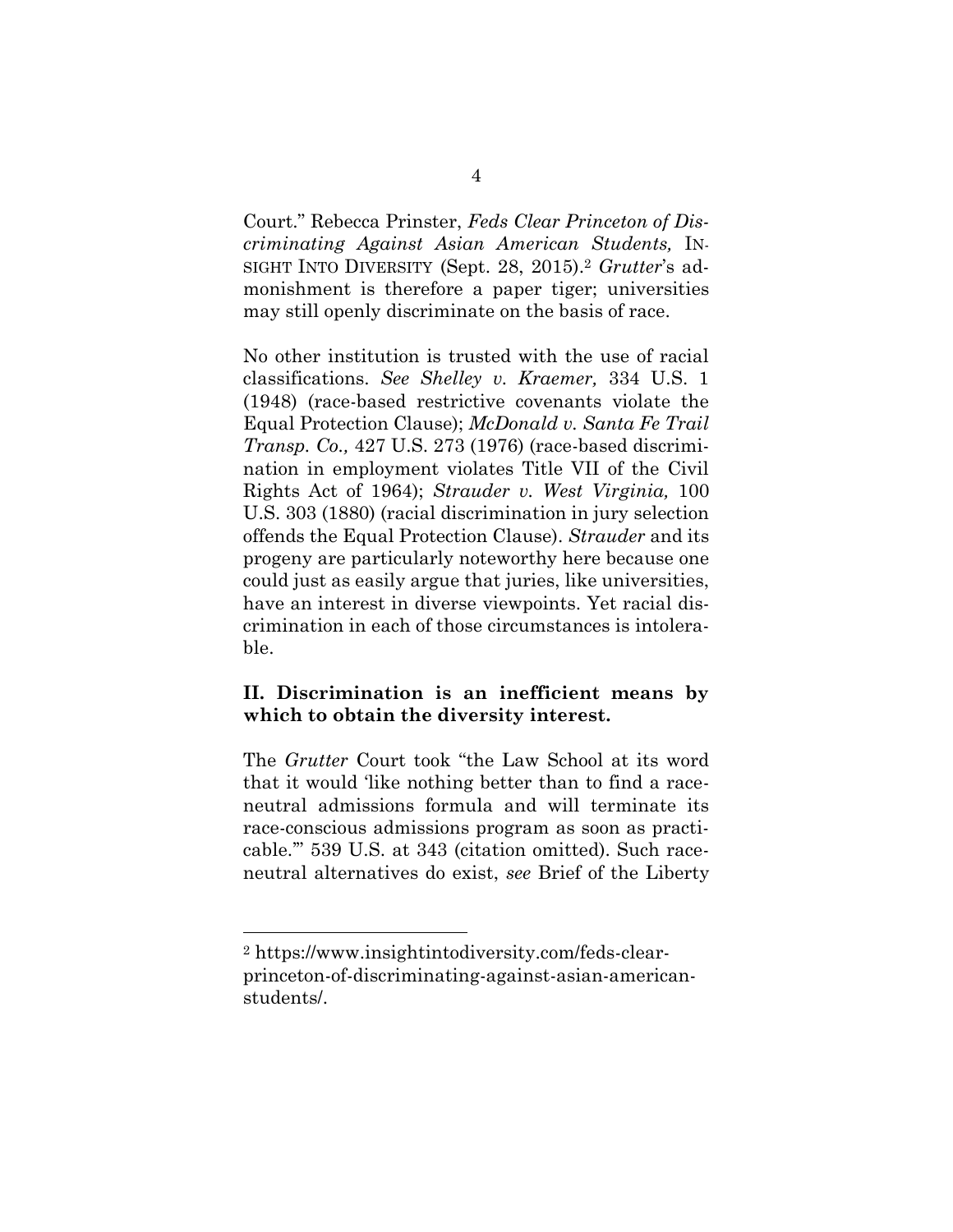Justice Center as *Amicus Curiae* in Support of Petitioners at 2-7, *Students For Fair Admissions v. President & Fellows of Harvard College* (2021) (No. 20- 1199). But these alternatives are, apparently, less "practicable" than the system currently in place.

So let us examine how effective the current system is at meeting its stated goal of improving student diversity.

### **A. White students are also beneficiaries of affirmative action programs.**

If Asian-Americans are being discriminated against, *cui bono*? Surely, if affirmative action worked as intended, the answer would be "underserved African-Americans." But this is not the case. "[T]he primary beneficiaries of affirmative action have been Euro-American women." Kimberle W. Crenshaw, *Framing Affirmative Action,* 105 MICH. L. REV. FIRST IMPRES-SIONS 123, 129 (2007); <sup>3</sup> *see also* Victoria M. Massie, *White Women Benefit Most from Affirmative Action – And Are Among Its Fiercest Opponents,* VOX (June 23, 2016, 12:00 PM).<sup>4</sup> And as *Amicus* observed in a previous brief, legacy admissions also favor rich white applicants who obviously do not bring a diverse viewpoint to campus. Brief of the Liberty Justice Center as *Amicus Curiae* in Support of Petitioners at 7-12, *Students For Fair Admissions v. President & Fellows of Harvard College* (2021) (No. 20-1199).

<sup>3</sup> https://repository.law.umich.edu/cgi/viewcontent.cgi?article=1093&context=mlr\_fi.

<sup>4</sup> https://www.vox.com/2016/5/25/11682950/fisher-supreme-court-white-women-affirmative-action.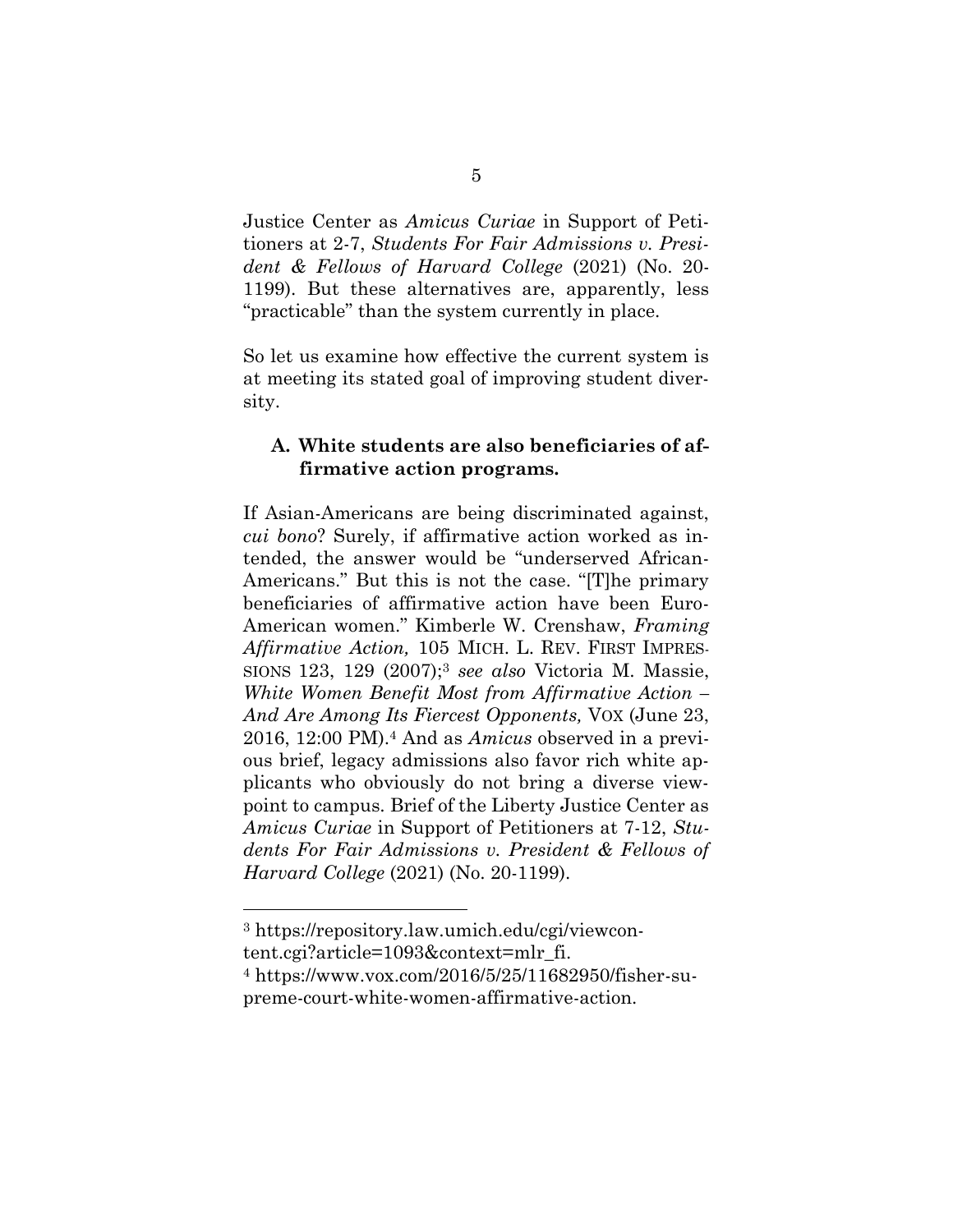The solution to this problem, according to affirmative action's defenders, is to double down. *See, e.g.,* Sally Kohn, *Affirmative Action has Helped White Women More than Anyone,* TIME (June 17, 2013, 9:00 AM)<sup>5</sup> ("The success of white women make a case not for abandoning affirmative action but for continuing it."). This despite the fact that *Grutter* presumed a goodfaith intent on the part of universities to "terminate [their] race-conscious admissions program as soon as practicable." 539 U.S. at 343; *see also Regents of Univ. of Cal. v. Bakke,* 438 U.S. 263, 318-19 (1978) (opinion of Powell, J.) ("[G]ood faith would be presumed in the absence of a showing to the contrary.") Doubling down on a failed, racist policy is not evidence of good faith.

Further evidence of a lack of good faith on the part of universities can be found in grade inflation. *See* Matthew Q. Clarida and Nicholas P. Fandos, *Substantiating Fears of Grade Inflation, Dean Says Median Grade at Harvard College is A-, Most Common Grade is A,*  THE HARVARD CRIMSON (May 26, 2017); <sup>6</sup> *Data Shows Seniors Had Highest Grades Last Summer,* LOYOLA PHOENIX (Mar. 19, 2013); <sup>7</sup> *Grade Inflation at American Colleges and Universities,* GRADEINFLATION.COM (last visited Dec. 13, 2021).<sup>8</sup> Why would universities do this if the students they admit are all perfectly qualified? And why would they do it if they know that it results

<sup>5</sup> https://time.com/4884132/affirmative-action-civilrights-white-women/.

<sup>6</sup> https://www.thecrimson.com/arti-

cle/2013/12/3/grade-inflation-mode-a/.

<sup>7</sup> http://loyolaphoenix.com/2013/03/data-shows-sen-

iors-highest-grades-semester/.

<sup>8</sup> https://www.gradeinflation.com/.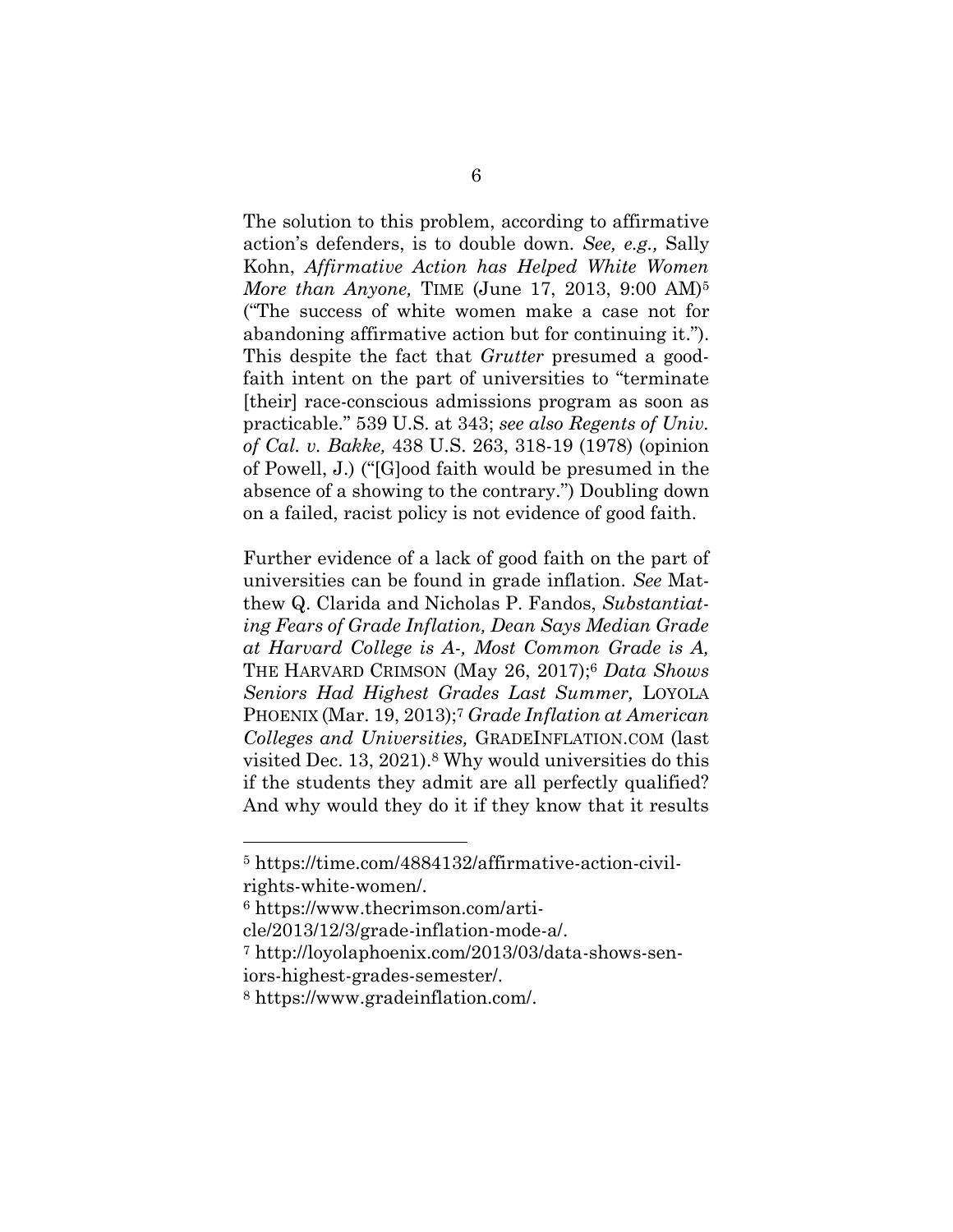in each class being "more coddled, protected, and spoiled than previous students," and "expecting to be rewarded for showing up"? Valerie Strauss, *Why Grade Inflation (Even at Harvard) is a Big Problem*, WASH. POST (Dec. 20, 2013).<sup>9</sup>

In light of their unwillingness to fix what is obviously broken, perhaps this court *should* assume, *contra* Justice Powell, that universities *are* operating their "facially nondiscriminatory admissions polic[ies] . . . as a cover for the functional equivalent of a quota system." *Bakke,* 438 U.S. at 318.

## **B. Excluding or minimizing the presence of Asians and Asian-Americans does not further the goal of diversity.**

To reiterate, the University's affirmative action plan is *supposed* to admit "students who could contribute to the University [and] the achievement of critical masses of underrepresented populations," the latter of which is necessary to give all students "the educational benefits of a diverse learning environment" and to avoid "undue pressure on underrepresented students." App. 54 (cleaned up). But minimizing the presence of Asians and Asian-Americans does not further this interest.

First, Asian-Americans as a whole are far more likely to bring "a perspective different from that of" other students. *Grutter,* 539 U.S. at 319; *see also* App. 57

<sup>9</sup> https://www.washingtonpost.com/news/answersheet/wp/2013/12/20/why-grade-inflation-even-at-harvard-is-a-big-problem/.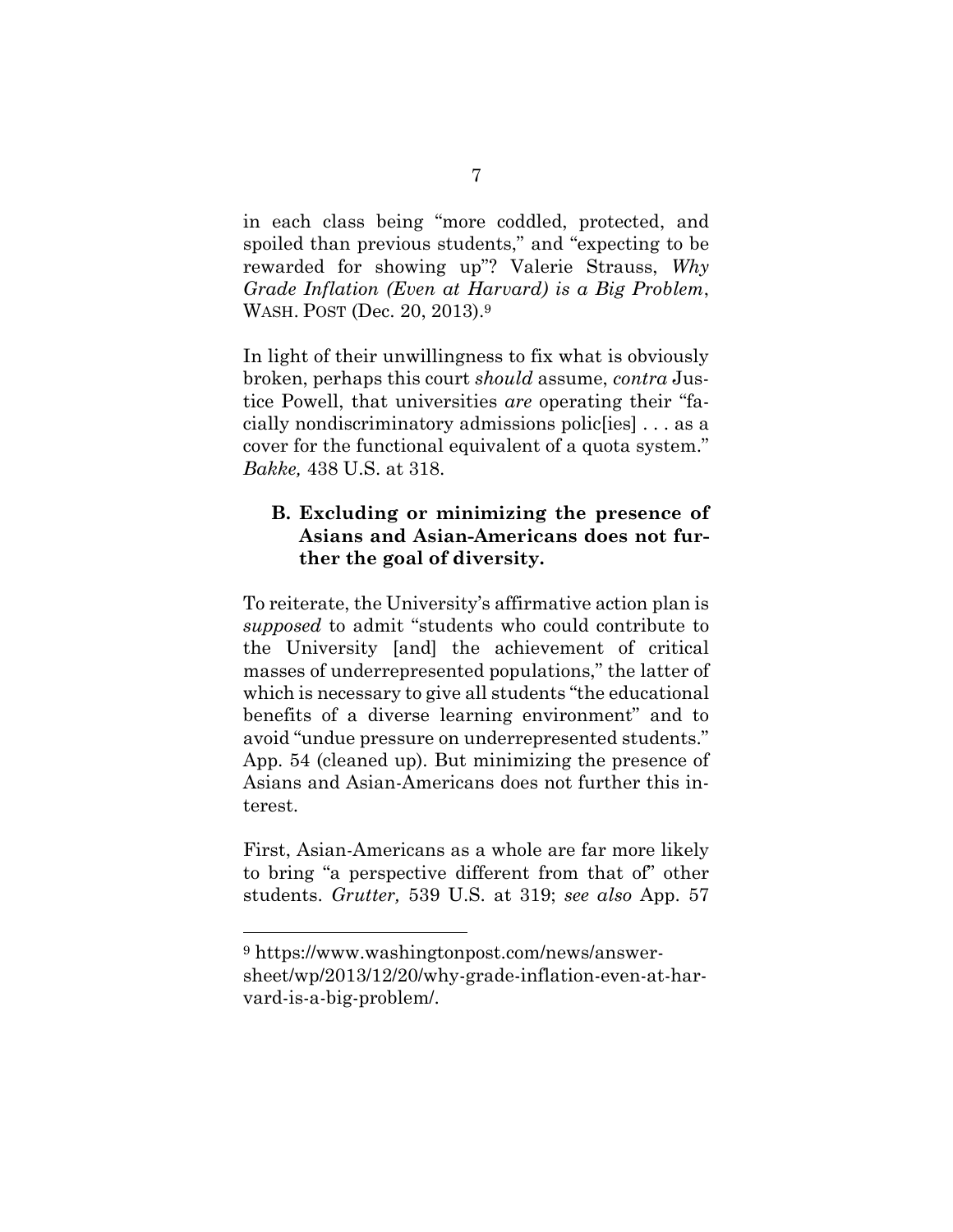("improved classroom discussion through different perspectives" a sought benefit of using race in admissions). This is because Asians and Asian-Americans are more likely to be foreign-born than their counterparts: 57% of Asian-Americans, including 71% of Asian-American adults, were born in another country, compared to only 14% of all Americans and 17% of all American adults. Abby Budiman and Neil G. Ruiz, *Key Facts About Asian-Americans, a Diverse and Growing Population,* PEW RESEARCH (Apr. 29, 2021). 10

Asian-Americans can also bring a unique perspective when it comes to discrimination. They were, after all, the victims of the first U.S. law to prevent immigration and naturalization on the basis of race, the Chinese Exclusion Act of 1882. *Asian Americans Then and Now, ASIA SOCIETY (last visited Dec. 11, 2021).*<sup>11</sup> And that's not even mentioning Japanese interment during World War II or the recent spate of anti-Asian violence in the wake of COVID-19.

Second, by handicapping Asian or Asian-American applicants, universities are reducing students with Chinese, Japanese, Korean, Vietnamese, Thai, Cambodian, or Indian (to name a few) heritage into a single box marked "Asian." Each of these distinct ethnic groups has its own language, culture, sociological makeup, and perspective, but they are all locked into the same box in race-based admissions programs.

<sup>10</sup> *available at* https://www.pewresearch.org/facttank/2021/04/29/key-facts-about-asian-americans/ <sup>11</sup> https://asiasociety.org/education/asian-americansthen-and-now.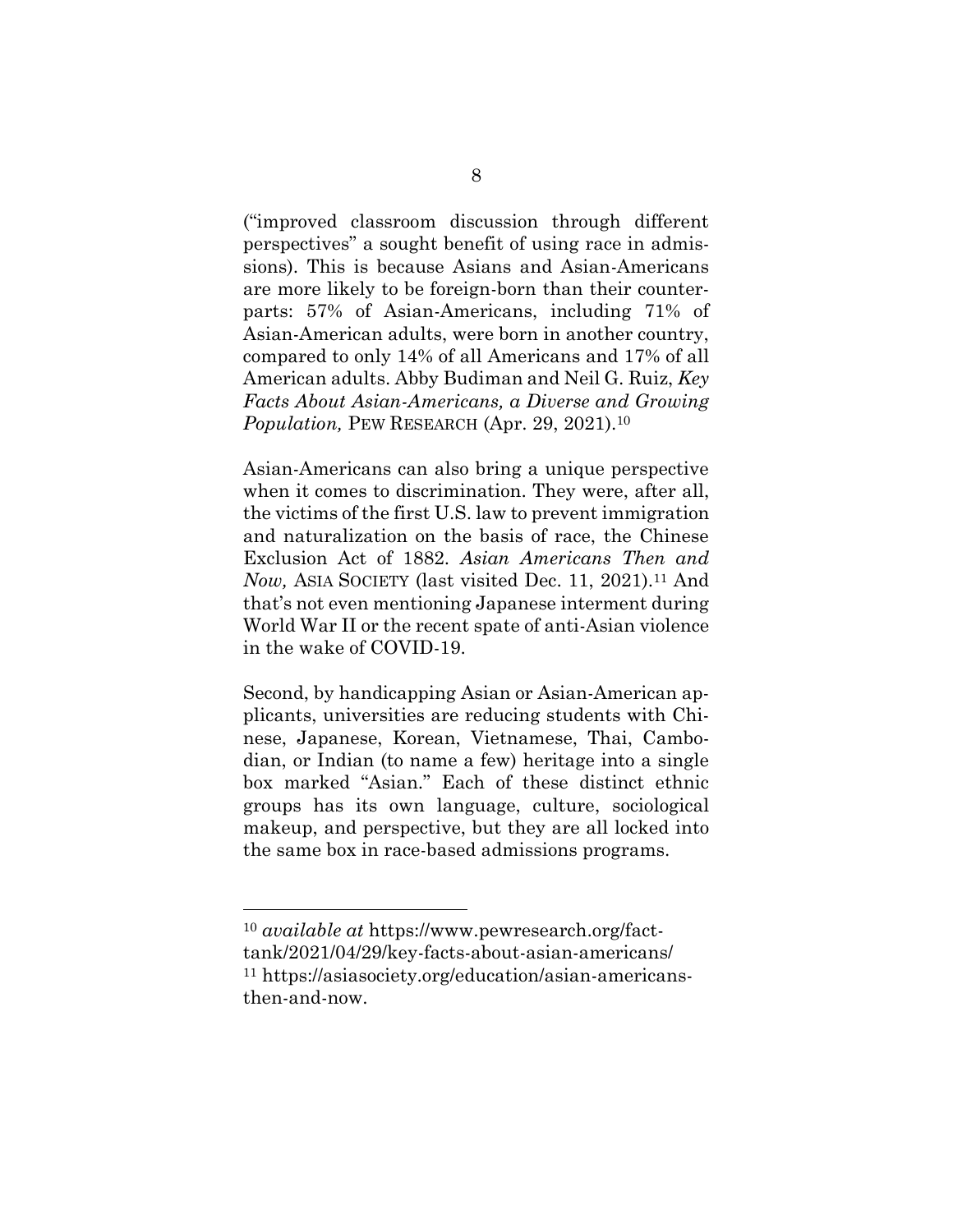Most of those categories are self-explanatory, but perhaps an example of a sociological difference among East Asian cultures is in order. Chinese and Koreans are more likely to adopt new technologies than Japanese, who are more focused on potential negative effects of new technology. Martin Schiere, et al., *Understanding the Social Cultural Differences Between China, Japan and South Korea for Better Communication,* GLOCALITIES (last visited Dec. 11, 2021).<sup>12</sup> And Japanese and South Koreans are more likely to be "open-minded idealists who value personal development and culture" than their Chinese counterparts, who are more likely to "value family and community." *Id.* 

Southeast Asians arguably have it even worse. The very term "Asian-American" tends to center on East Asians (such as Chinese, Koreans, or Japanese) at the expense of South Asians (Bangladeshis, Indians, Sri Lankans) and Southeast Asians (Cambodians, Filipinos, Thai, Vietnamese). *See, e.g.,* Li Zhou, The Inadequacy of the Term "Asian American," VOX (May 5, 2021, 10:10 AM). <sup>13</sup> And Southeast Asians in America often live entirely different experiences to either their East Asian or non-Asian counterparts. For example, while only 12.1% of all U.S. Asians live in poverty, below the U.S. average of 15.1%, that number is 19.1% for Cambodians. *U.S. Cambodian Population Living in* 

<sup>12</sup> https://glocalities.com/news/understanding-the-social-cultural-differences-between-china-japan-andsouth-korea-for-better-communication.

<sup>13</sup> https://www.vox.com/identities/22380197/asianamerican-pacific-islander-aapi-heritage-anti-asianhate-attacks.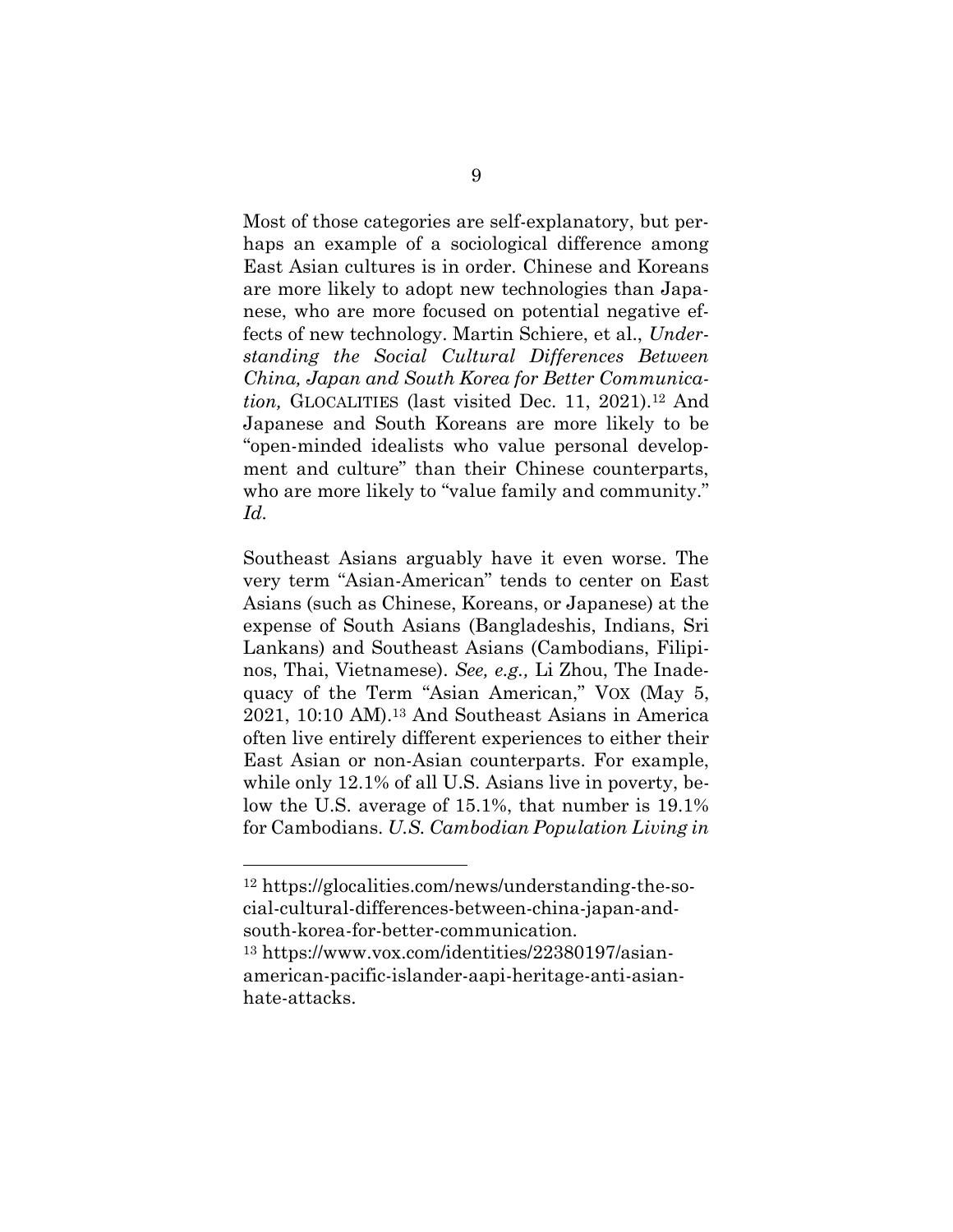Poverty, PEW RESEARCH CENTER (Sept. 8, 2017).<sup>14</sup> Even more curiously, while a smaller percentage of U.S. born Asians live in poverty than their foreign-born counterparts, that statistic is reversed for Cambodians. *Id.* And while Indian Americans have a median income of \$100,000, Burmese Americans have a median of only \$36,000. Dedrick Asante-Muhammad and Sally Sim, *Racial Wealth Snapshot: Asian Americans and the Racial Wealth Divide,* NATIONAL COMMUNITY REINVESTMENT COALITION (May 14, 2020).<sup>15</sup> And while over 94% of Taiwanese and Japanese Americans have a high school degree, that statistic is under 66% for Laotian and Hmong Americans. Benjamin Chang, *Asian Americans and Education,* OXFORD RESEARCH ENCYCLOPEDIA OF EDUCATION (Feb. 2017).<sup>16</sup>

And Southeast Asians also differ among themselves. Vietnamese culture differs from Cambodian and Lao culture, for example, in that the former has strong Chinese influences while the latter two are more influenced by India. *Asian Americans Then and Now*. Or consider that the majority of Southeast Asian countries are "home to dozens of different ethnic groups" and have within themselves a clear geographicallybased religious divide. Michael G. Peletz, *Diversity and Unity,* ASIA SOCIETY (last visited Dec. 13, 2021).<sup>17</sup>

<sup>14</sup> https://www.pewresearch.org/social-trends/chart/us-cambodian-population-living-in-poverty/.

<sup>15</sup> https://ncrc.org/racial-wealth-snapshot-asian-americans-and-the-racial-wealth-divide/.

<sup>16</sup> https://files.eric.ed.gov/fulltext/ED577104.pdf.

<sup>17</sup> https://asiasociety.org/education/diversity-andunity.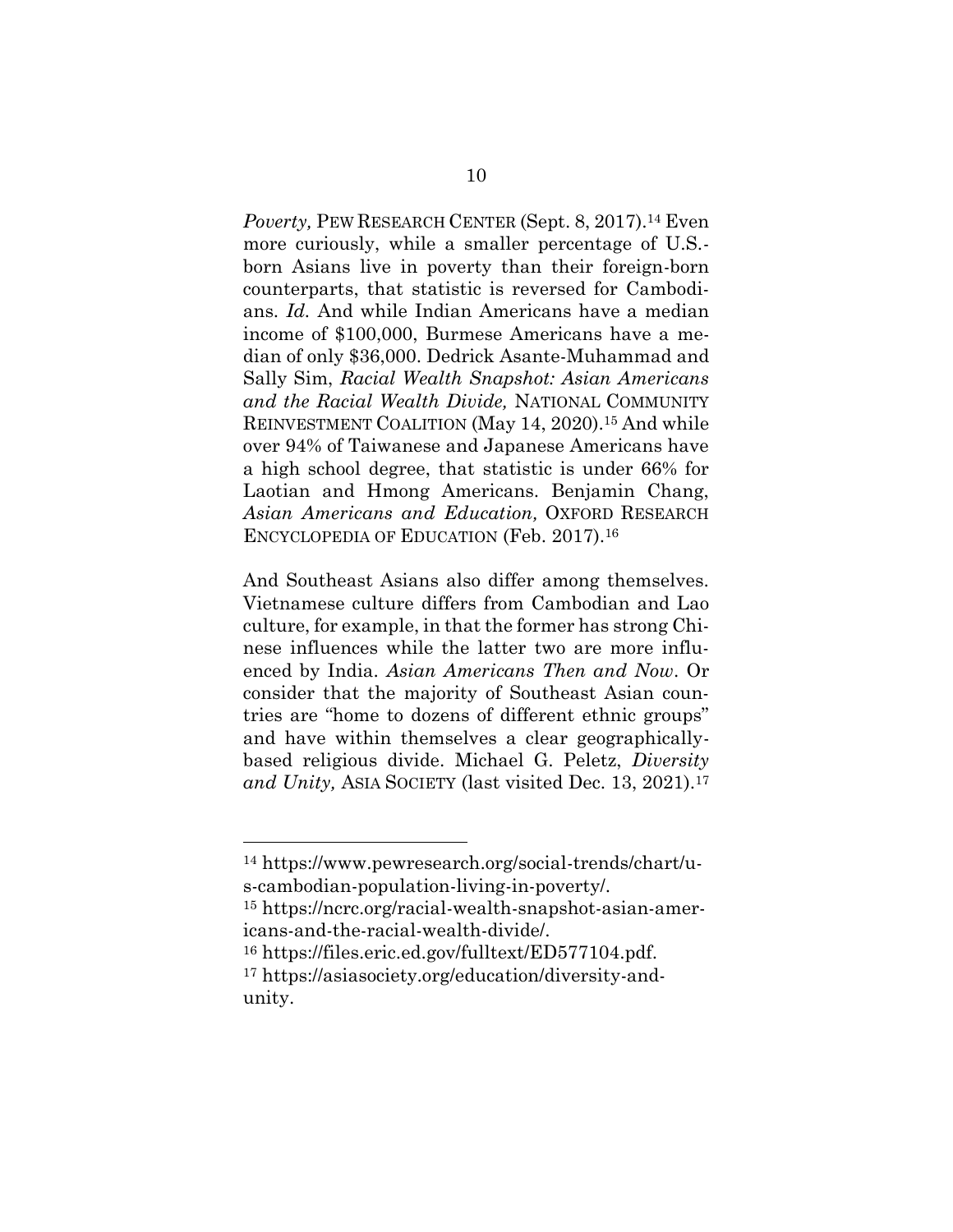A student from one such country's highland areas, following an animalistic tradition, would obviously have different perspectives to a student from the lowlands, who would be more likely to adhere to a more formal religion such as Islam, Buddhism, or Christianity. *Id.* 

The university admissions systems' response to this rich cultural diversity? Mash it all into a single box marked "Asian" and disadvantage them in their admissions process. All (ostensibly) in the name of "diversity."

#### **CONCLUSION**

In *Grutter,* this Court wrote that it "expect[ed] that 25 years from now, the use of racial preferences will no longer be necessary to further the interest approved today." 539 U.S. at 343. There are now seven years left on that clock, and universities nationwide are no closer to abandoning race as a factor in admissions than they were on the day *Grutter* was decided. All they've done is perpetuate a racist system that fails to obtain their stated goal of diversity.

This Court should adopt a clear, bright-line rule: no educational institution may consider an applicant's race in determining whether to admit that applicant.